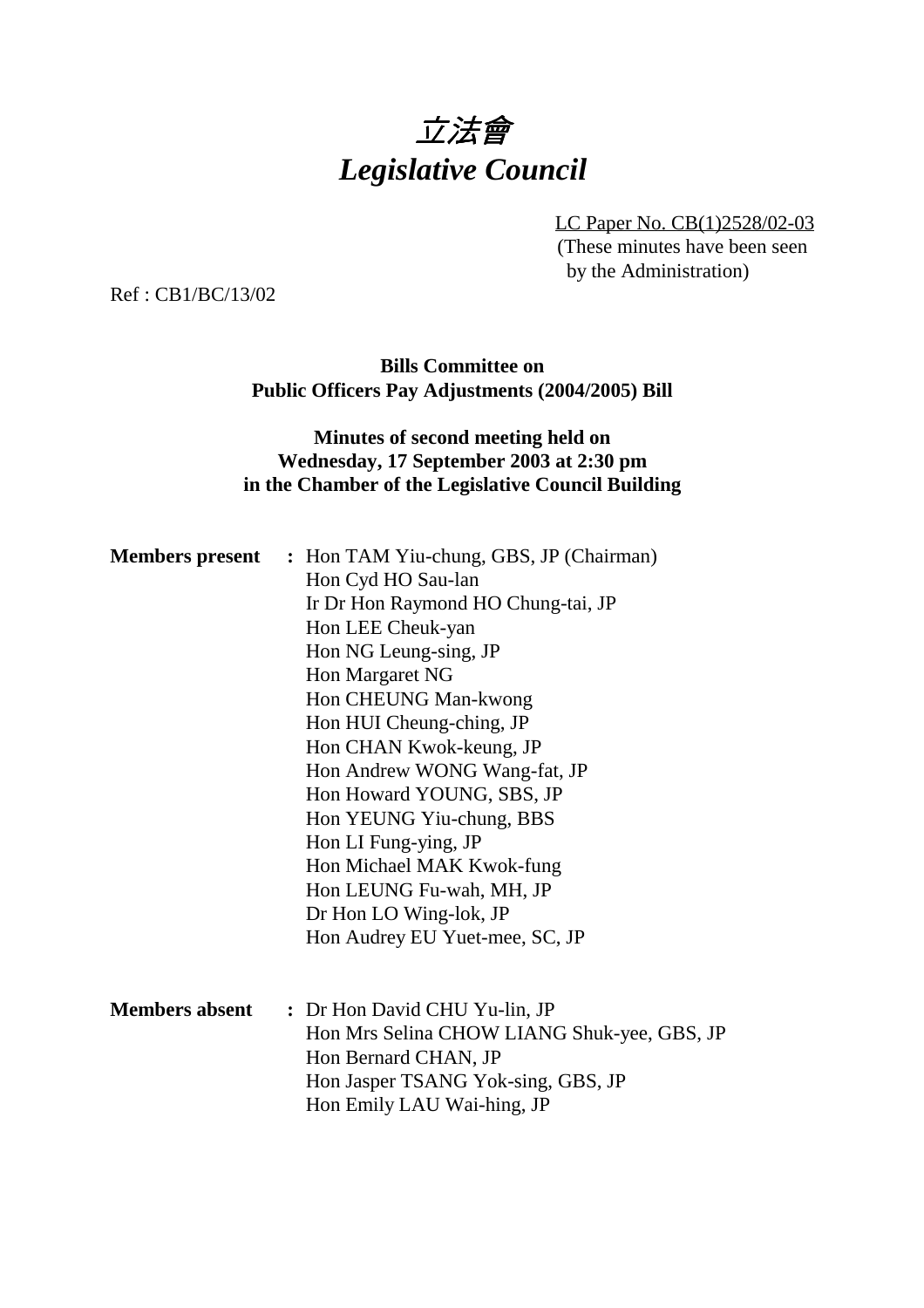| <b>Public officers</b><br>attending | : Mrs Jessie TING, JP<br>Deputy Secretary for the Civil Service (2)<br>Mr Ian WINGFIELD, GBS, JP<br>Law Officer<br>Department of Justice<br>Mr Eddie MAK<br>Principal Assistant Secretary for the Civil Service<br>(Pay & Leave)<br>Ms Betty CHEUNG<br><b>Senior Government Counsel</b><br>Department of Justice                                                                                                              |
|-------------------------------------|-------------------------------------------------------------------------------------------------------------------------------------------------------------------------------------------------------------------------------------------------------------------------------------------------------------------------------------------------------------------------------------------------------------------------------|
| <b>Attendance by</b><br>invitation  | : Disciplined Services Consultative Council (Staff Side)<br>Mr KWAN Leung-wah<br>Chairman<br>Mr NGAI Sik-shui<br>Representative<br>Police Force Council (Staff Side)<br>Mr LIU Kit-ming<br>Chairman<br>Local Inspectors' Association<br>Mr LAU Kam-wah<br>Chairman<br>Junior Police Officers' Association<br><b>Hong Kong Civil Servants General Union</b><br>Mr Felix CHEUNG<br>Chairman<br>Mr YAU Yan-hung<br>Vice-Chairman |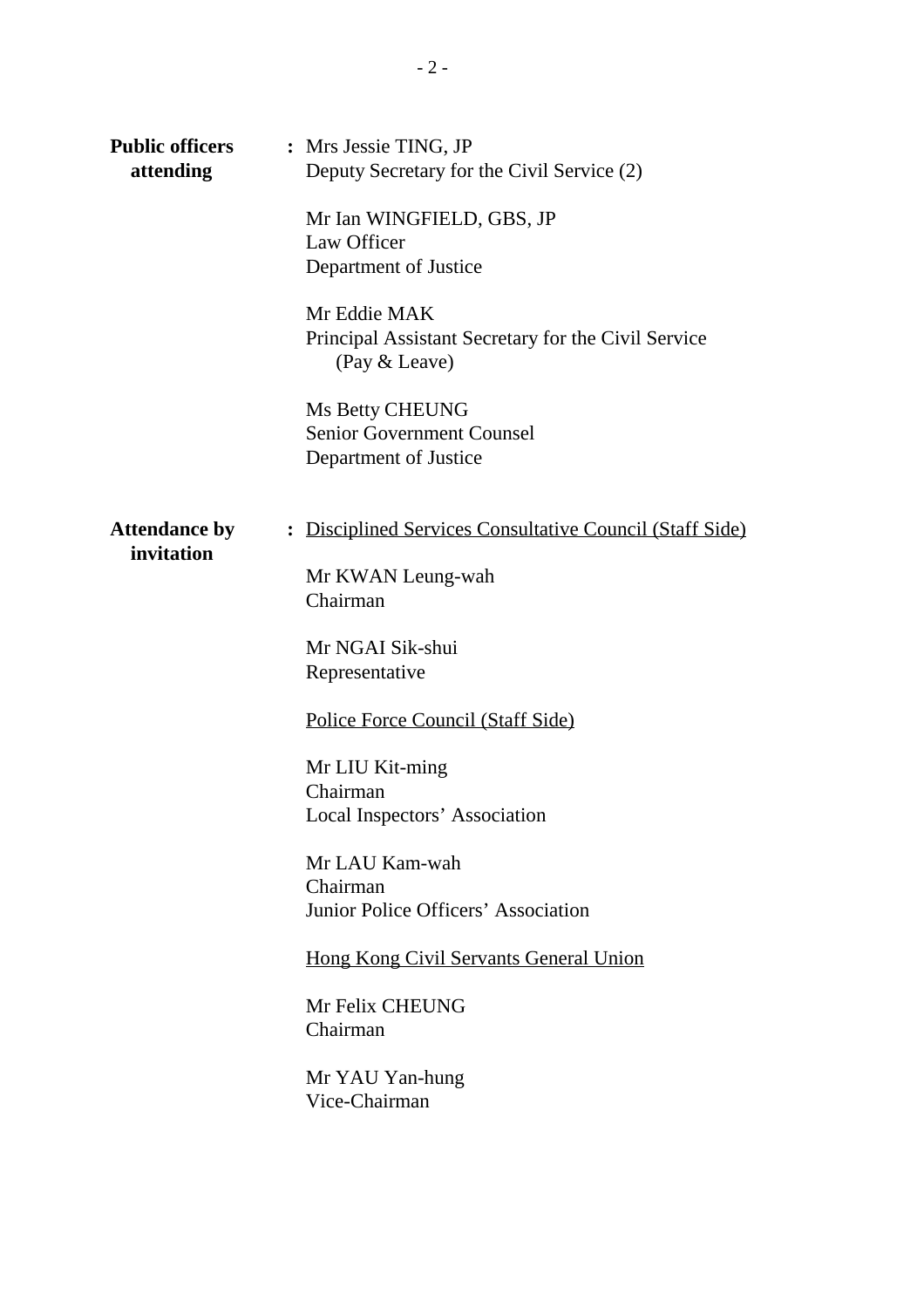#### Government Model Scale I Staff General Union

Mr IP Yum-tak Chairman

Mr WONG Wah-hing Vice-Chairman

Government Disciplined Services General Union

Mr CHIU See-wai Chairman

Mr LAM Kwok-ho Vice-Chairman

Hong Kong Federation of Civil Service Unions

Mr LEUNG Chau-ting Chairman

Hong Kong Confederation of Trade Unions

Mr KWOK Kam-lam Organizing Secretary

Mr MAN Yui-kwong Exco-member

- **Clerk in attendance :** Miss Salumi CHAN Chief Assistant Secretary (1)5
- **Staff in attendance :** Miss Kitty CHENG Assistant Legal Adviser 5

Ms Rosalind MA Senior Assistant Secretary (1)8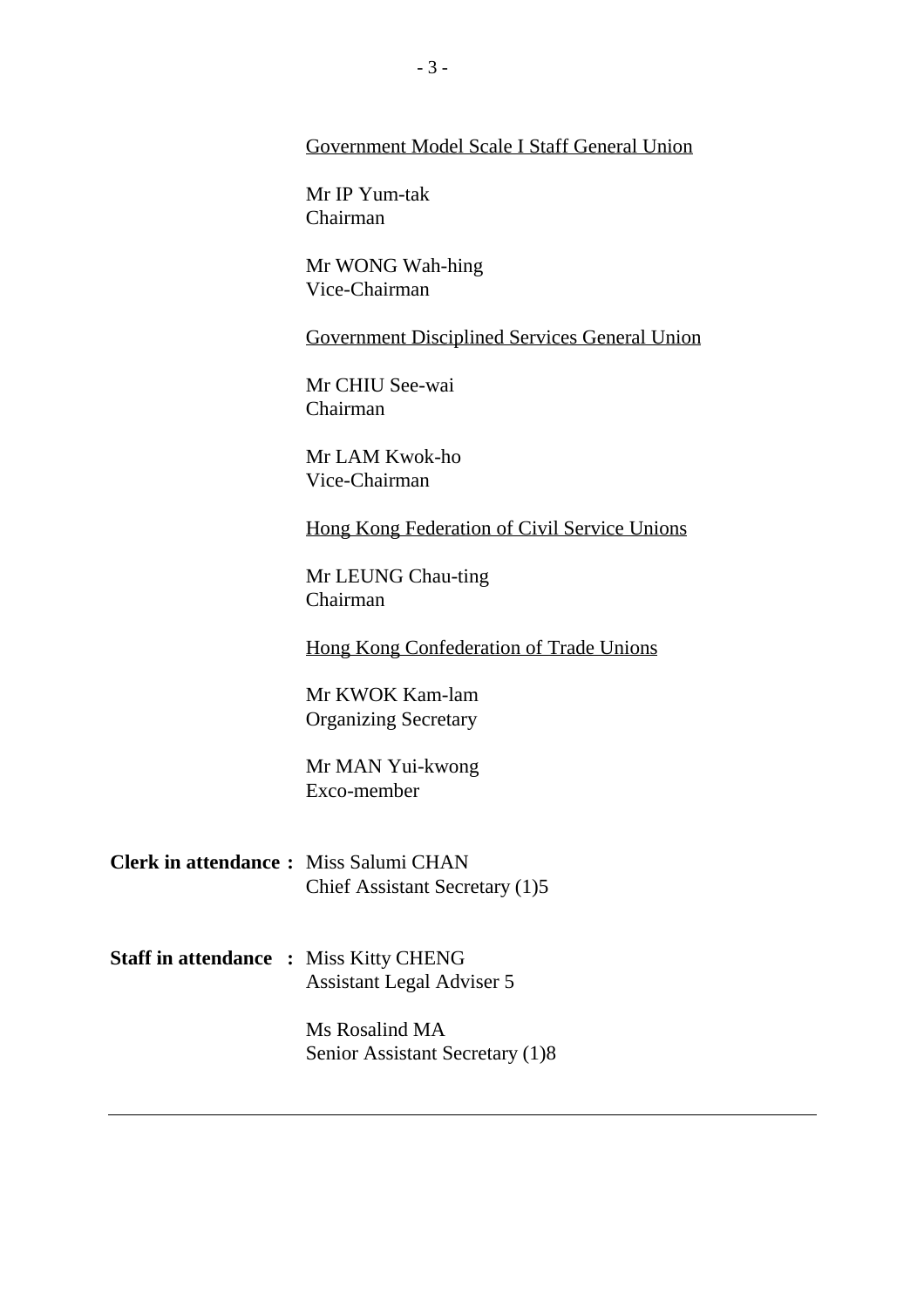| I. | Meeting with deputations and the Administration |                                                                                                                                                |
|----|-------------------------------------------------|------------------------------------------------------------------------------------------------------------------------------------------------|
|    | (LC Paper No. CB(1)2427/02-03(01)               | — Submission from Disciplined<br>Services Consultative Council<br>(Staff Side)                                                                 |
|    | LC Paper No. $CB(1)2427/02-03(02)$              | — Submission from Hong Kong<br>Civil Servants General Union                                                                                    |
|    | LC Paper No. $CB(1)2474/02-03(02)$              | — Written views of Hong Kong<br>Civil Servants General Union on<br>of<br>the<br>the<br>response<br>Administration to its written<br>submission |
|    | LC Paper No. $CB(1)2474/02-03(03)$              | - Statement dated 21 February<br>2003 issued by Hong Kong Civil<br><b>Servants General Union</b>                                               |
|    | LC Paper No. $CB(1)2474/02-03(04)$              | — Submission from Government<br>Model Scale I Staff General<br>Union                                                                           |
|    | LC Paper No. $CB(1)2427/02-03(03)$              | — Submission from Government<br>Disciplined<br>Services<br>General<br>Union                                                                    |
|    | LC Paper No. $CB(1)2427/02-03(04)$              | — Submission from Hong Kong<br><b>Confederation of Trade Unions</b>                                                                            |
|    | LC Paper No. CB(1)2427/02-03(05)                | - Submission from Hong Kong<br><b>Bar Association</b>                                                                                          |
|    | LC Paper No. $CB(1)2427/02-03(06)$              | - Submission from Senior Non-<br>expatriate Officers Association                                                                               |
|    | LC Paper No. CB(1)980/02-03(01)                 | Submission dated 21 February<br>2003 from Hong Kong Chinese<br>Civil Servants' Association on<br>Civil<br>2003<br>Service<br>Pay<br>Adjustment |
|    | LC Paper No. CB(1)999/02-03(01)                 | - Press release dated 25 February<br>2003 by Hong Kong Chinese<br>Civil Servants' Association on<br>2003<br>Civil<br>Service<br>Pay            |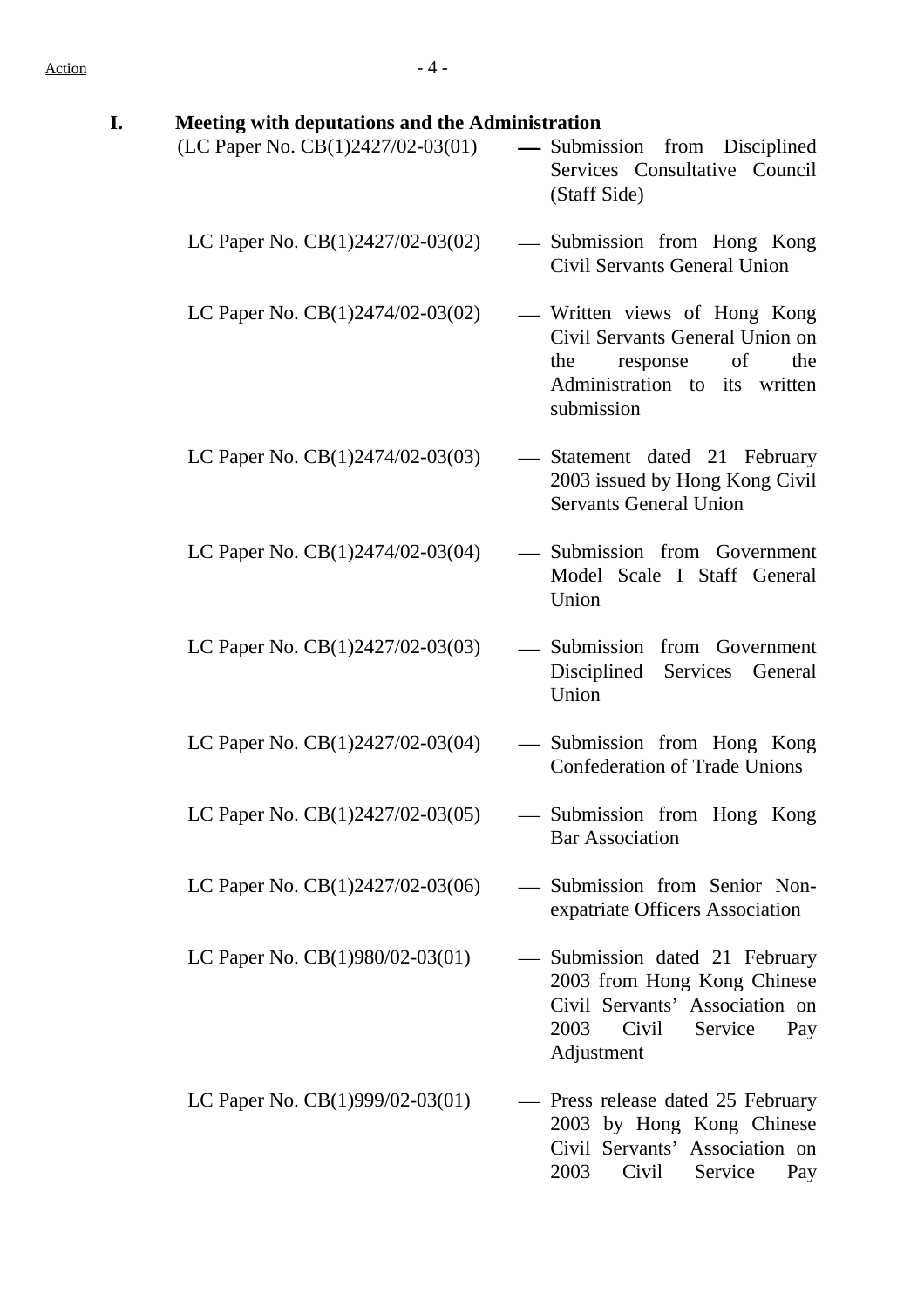Adjustment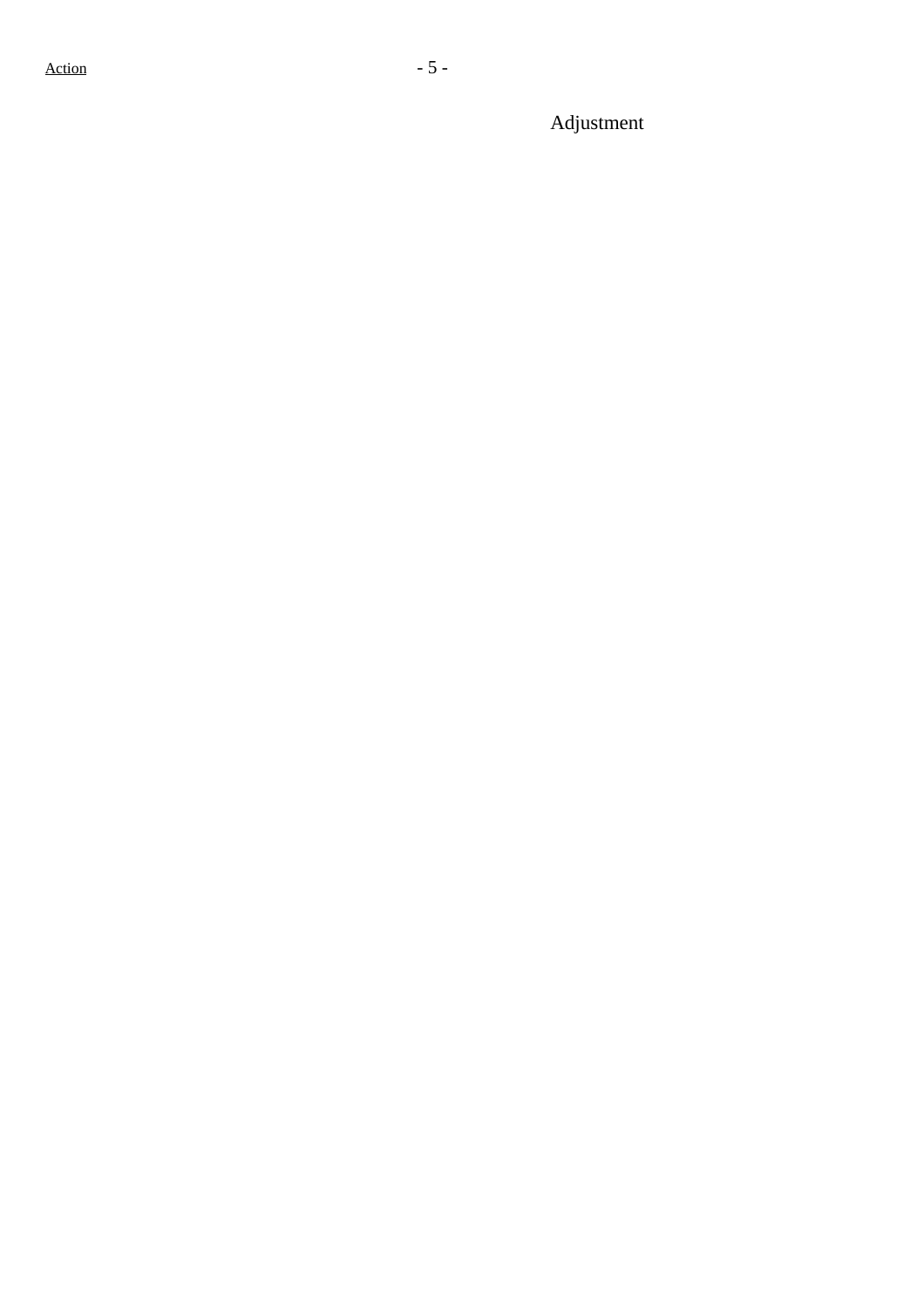| LC Paper No. $CB(1)2455/02-03(01)$ | - Response of the Administration<br>to the written submission from<br>Hong Kong Bar Association                                              |
|------------------------------------|----------------------------------------------------------------------------------------------------------------------------------------------|
| LC Paper No. $CB(1)2455/02-03(02)$ | — Response of the Administration<br>to the written submission from<br>Government Disciplined<br><b>Services General Union</b>                |
| LC Paper No. CB(1)2455/02-03(03)   | - Response of the Administration<br>to the written submission from<br>Disciplined<br><b>Services</b><br>Consultative Council (Staff<br>Side) |
| LC Paper No. $CB(1)2455/02-03(04)$ | — Response of the Administration<br>to the written submission from<br>Hong Kong Civil Servants<br><b>General Union</b>                       |
| LC Paper No. CB(1)2474/02-03(01)   | - Response of the Administration<br>to the written submission from<br>Hong Kong Confederation of<br><b>Trade Unions</b>                      |
| LC Paper No. $CB(1)2427/02-03(07)$ | "Summary of submissions"<br>prepared by the Legislative<br><b>Council Secretariat</b>                                                        |
| LC Paper No. CB(1)2427/02-03(11)   | Letter dated 22 August 2003<br>Assistant Legal<br>from<br>the<br>Adviser to the Administration                                               |
| LC Paper No. $CB(1)2427/02-03(12)$ | - Reply dated 4 September 2003<br>from the Administration to the<br><b>Assistant Legal Adviser</b>                                           |
| LC Paper No. $CB(1)2455/02-03(05)$ | Paper prepared by the Assistant<br>Legal Adviser on "Clause 14 of<br>Public<br>Officers<br>the<br>Pay<br>Adjustments (2004/2005) Bill")      |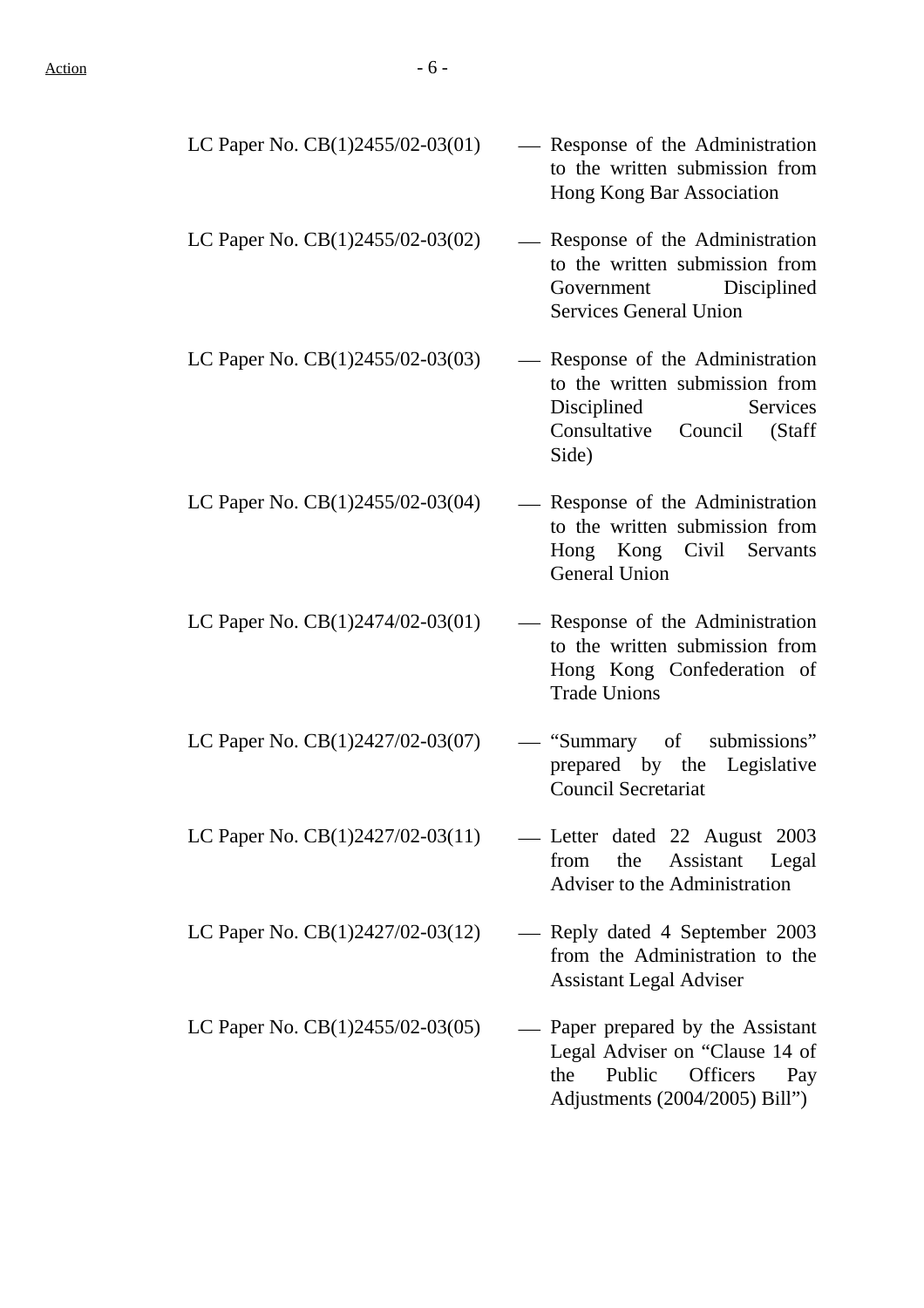The Bills Committee noted the following papers tabled at the meeting:

- (a) Replacement sheet to rectify a typing error in paragraph 10 of the "Response of the Administration to the written submission from Hong Kong Civil Servants General Union (HKCSGU)";
- (b) Response of the Administration to the written submission from the Hong Kong Confederation of Trade Unions;
- (c) Written views of HKCSGU on the response of the Administration to its written submission;
- (d) Statement dated 21 February 2003 issued by HKCSGU; and
- (e) Written submission from the Government Model Scale I Staff General Union.

(*Post-meeting note:* The papers tabled at the meeting were issued to members vide LC Paper No. CB(1)2474/02-03 on 18 September 2003.)

2. The Bills Committee deliberated (Index of proceedings attached at **Appendix**).

#### Follow-up actions to be taken by the Administration

- Admin 3. At the request of the Bills Committee, the Administration agreed to take the following actions:
	- (a) To consider how the drafting of clauses 14 and 15 could be improved to address the concerns of civil service unions on the implications of these two clauses on future pay adjustments;
	- (b) In relation to the judgement handed down by the Court of First Instance on 10 June 2003, which ruled in favour of the Administration by dismissing the two applications for judicial review launched against it in respect of the Public Officers Pay Adjustment Ordinance (Cap. 574), to provide a paper to brief the Bills Committee on the following issues:
		- (i) the gist of the court judgement, including the court's interpretation of the restriction imposed by the Basic Law on civil service pay reduction;
		- (ii) the implications of the court judgement on civil service pay adjustments; and
		- (iii) the need for the current Bill in the light of the court judgement; and
	- (c) To provide information on the number of civil servants who had been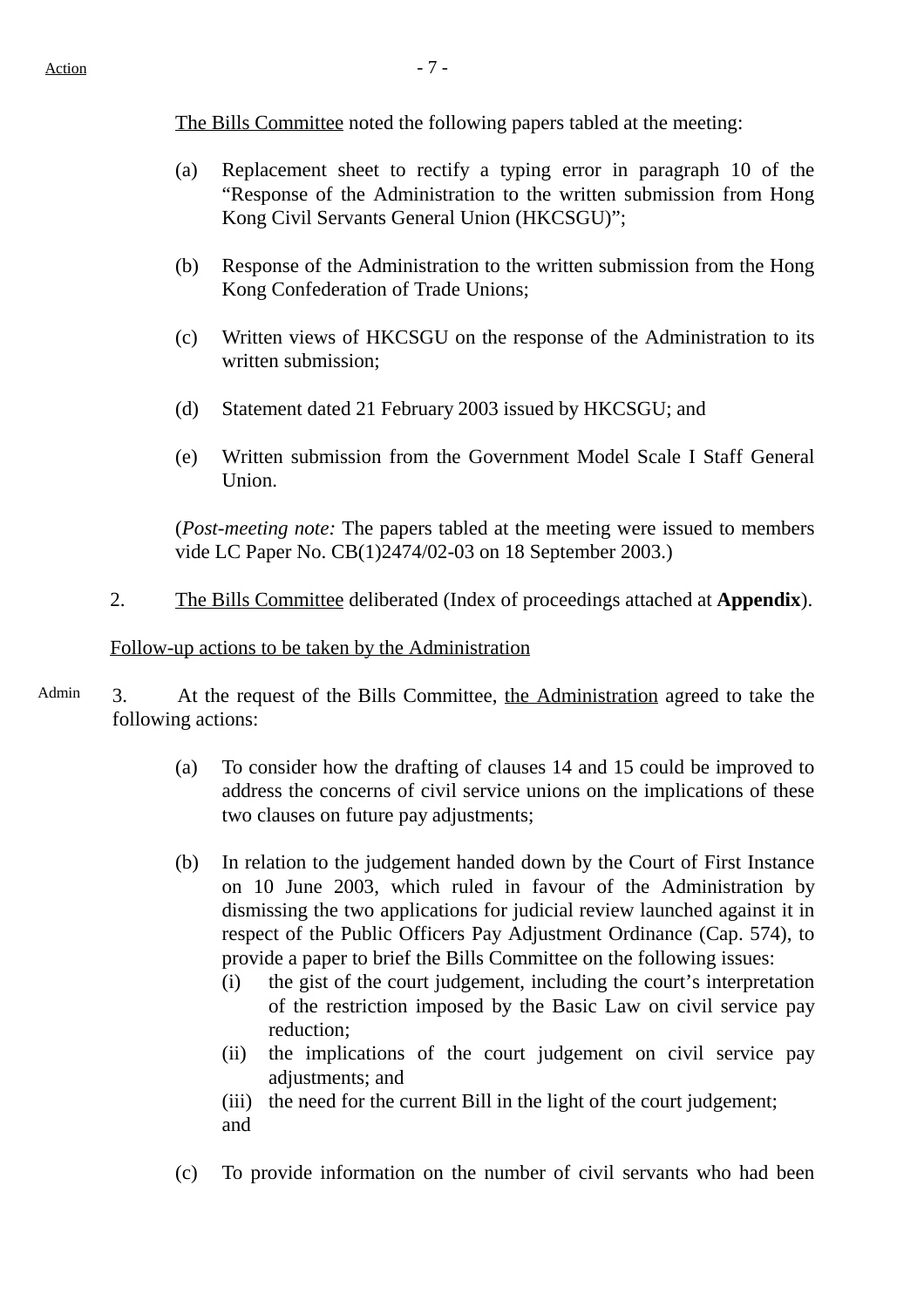serving since before 1 July 1997. The HKCSGU opined that the pay levels of this category of civil servants should not be further reduced after the proposed pay reductions in 2004 and 2005 in view of Article 100 of the Basic Law.

Follow-up actions to be taken by the Assistant Legal Adviser

ALA5 4. At the request of the Bills Committee, Assistant Legal Adviser 5 agreed to provide analysis on the issues in paragraph 3(b) above.

#### Dates of next two meetings

5. The Bills Committee agreed on the dates of the third and fourth meetings as follows:

- (a) Third meeting to be held on Friday, 10 October 2003 at 8:30 am; and
- (b) Fourth meeting to be held on Friday, 24 October 2003 at 8:30 am.

#### **II. Any other business**

6. There being no other business, the meeting ended at 4:40 pm.

Council Business Division 1 Legislative Council Secretariat 30 September 2003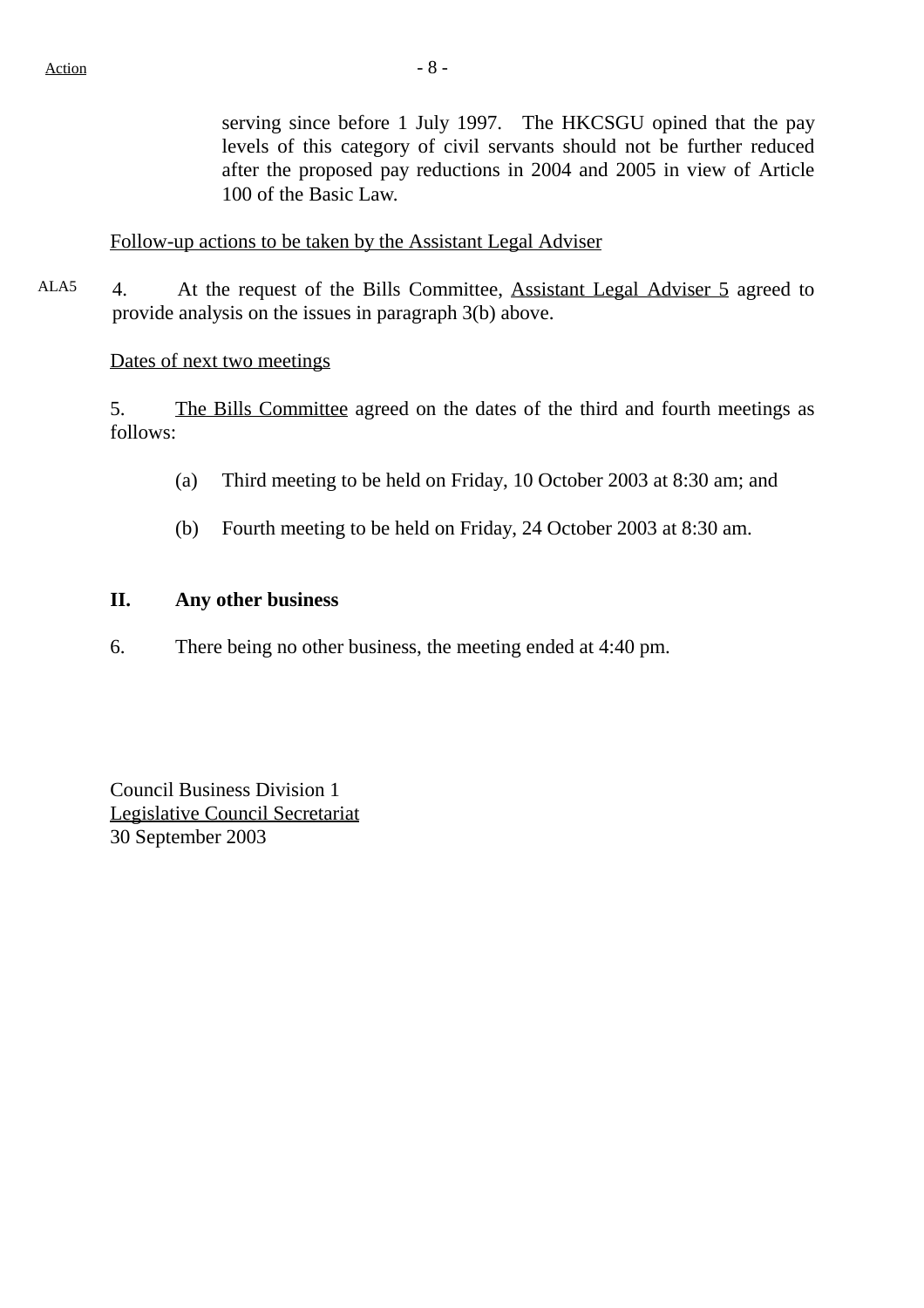# **Appendix**

## **Proceedings of the second meeting of the Bills Committee on Public Officers Pay Adjustments (2004/2005) Bill on Wednesday, 17 September 2003 at 2:30 pm in the Chamber of the Legislative Council Building**

| <b>Time</b>   | <b>Speaker</b>                                                                        | Subject(s)                                                                                                | <b>Action</b> |
|---------------|---------------------------------------------------------------------------------------|-----------------------------------------------------------------------------------------------------------|---------------|
|               |                                                                                       |                                                                                                           | required      |
| 000000-000422 | Chairman                                                                              | Welcoming and introductory<br>remarks                                                                     |               |
| 000423-000510 | <b>Disciplined Services</b><br><b>Consultative Council</b><br>(Staff Side) (DSCC(SS)) | Presentation by Mr KWAN<br>Leung-wah                                                                      |               |
| 000511-000640 | <b>Police Force Council</b><br>(Staff Side) (PFC (SS))                                | Presentation by Mr LIU Kit-<br>ming                                                                       |               |
| 000641-001513 | Hong Kong Civil Servants<br><b>General Union</b><br>(HKCSGU)                          | Felix<br>Presentation<br>Mr<br>by<br><b>CHEUNG</b>                                                        |               |
| 001514-001557 | Chairman                                                                              | submission<br>Written<br>from<br>Government Model Scale I<br>Staff General Union tabled at<br>the meeting |               |
| 001558-001933 | <b>Government Disciplined</b><br><b>Services General Union</b><br>(GDSGU)             | Presentation by Mr CHIU See-<br>wai                                                                       |               |
| 001934-002348 | Hong Kong Federation of<br><b>Civil Service Unions</b><br>(HKFCSU)                    | Presentation by Mr LEUNG<br>Chau-ting                                                                     |               |
| 002349-002823 | Hong Kong Confederation<br>of Trade Unions<br>(HKCTU)                                 | Presentation by Mr KWOK<br>Kam-lam                                                                        |               |
| 002824-005040 | Administration                                                                        | <b>Brief</b><br>the<br>by<br>response<br>Administration                                                   |               |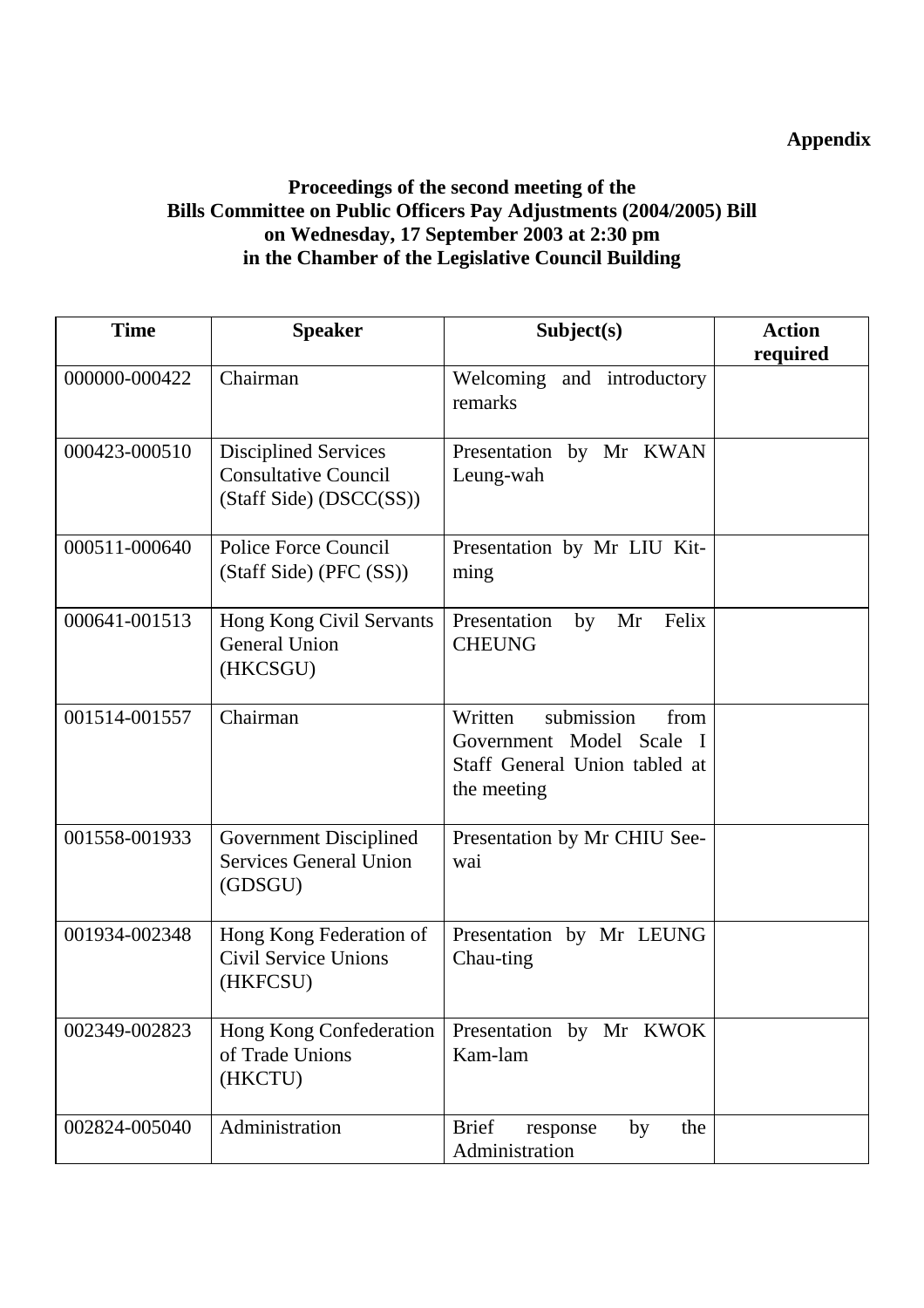| <b>Time</b>   | <b>Speaker</b>                                                       | Subject(s)                                                                                                                                                                                                                                                                                                                                          | <b>Action</b><br>required |
|---------------|----------------------------------------------------------------------|-----------------------------------------------------------------------------------------------------------------------------------------------------------------------------------------------------------------------------------------------------------------------------------------------------------------------------------------------------|---------------------------|
|               |                                                                      |                                                                                                                                                                                                                                                                                                                                                     |                           |
| 005041-005537 | Mr Howard YOUNG<br><b>HKCSGU</b>                                     | (a) Implications of clauses 14<br>and 15 on future civil<br>service pay adjustments<br>Alternative means to the<br>(b)<br>legislative<br>approach to<br>implement<br>future civil<br>service pay adjustments                                                                                                                                        |                           |
| 005538-010637 | Mr LEE Cheuk-yan<br>Administration                                   | Justifications<br>for<br>(a)<br>introducing a piece<br>of<br>one-off legislation<br>to<br>implement<br>the<br>pay<br>reduction decision instead<br>of a general enabling<br>legislation on civil service<br>adjustment<br>pay<br>mechanism, providing the<br>framework<br>legal<br>for<br>implementing upward and<br>downward<br>pay<br>adjustments |                           |
|               |                                                                      | of<br>Progress<br>the<br>(b)<br>establishment<br>of<br>an<br>improved civil service pay<br>adjustment mechanism<br>Implications of clauses 14<br>(c)<br>and 15 on future civil<br>service pay adjustments                                                                                                                                           |                           |
| 010638-011437 | Mr LEE Cheuk-yan<br><b>HKCSGU</b><br><b>HKFCSU</b><br>Administration | Progress<br>of<br>the<br>(a)<br>establishment<br>of<br>an<br>improved civil service pay<br>adjustment mechanism<br>The<br>(b)<br>need<br>and                                                                                                                                                                                                        |                           |
|               |                                                                      | appropriateness<br>of<br>implementing civil service                                                                                                                                                                                                                                                                                                 |                           |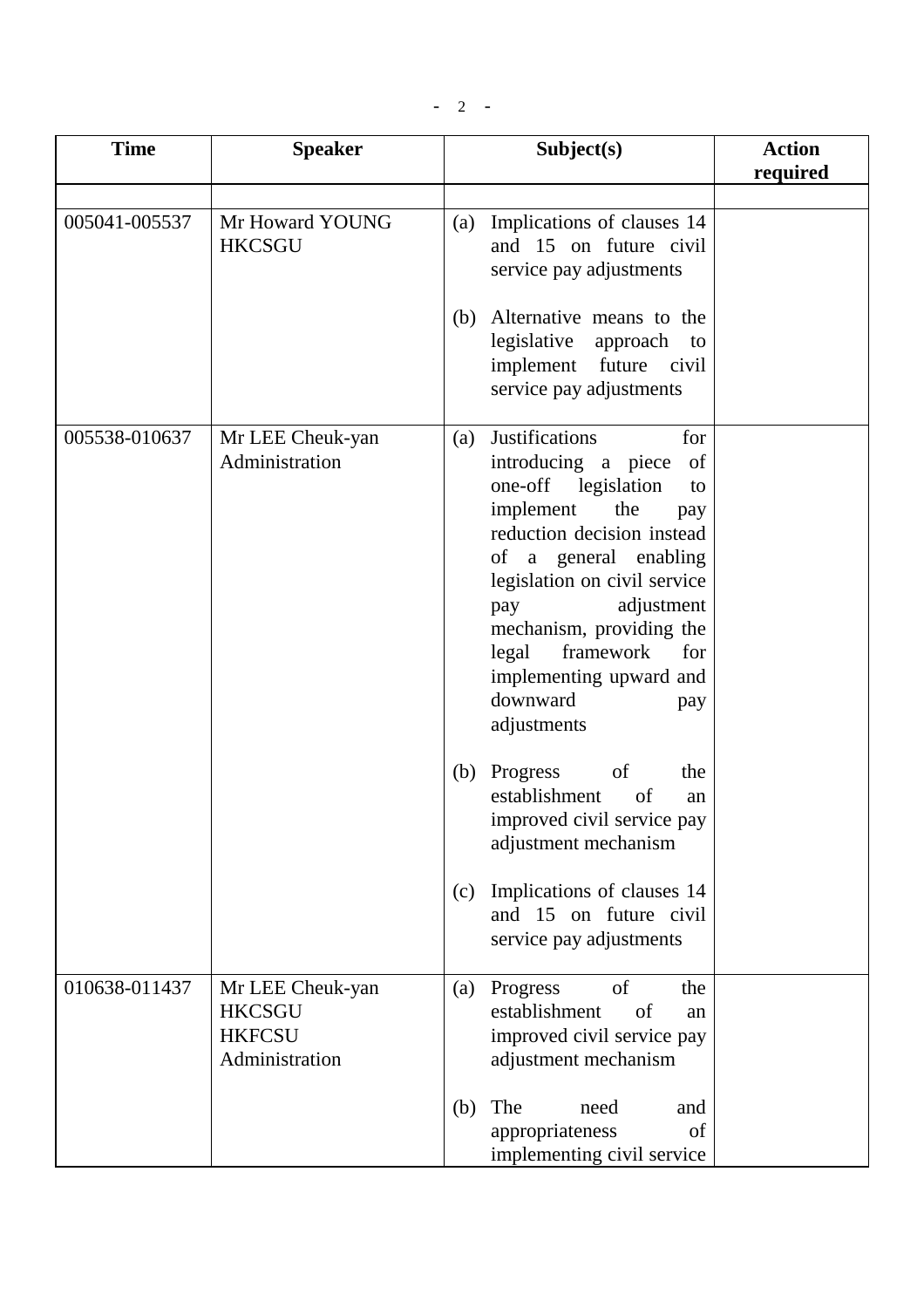- 3 -

| <b>Time</b>   | <b>Speaker</b>                                            | Subject(s)                                                                                                                                                                                                                  | <b>Action</b>                                                                                                             |
|---------------|-----------------------------------------------------------|-----------------------------------------------------------------------------------------------------------------------------------------------------------------------------------------------------------------------------|---------------------------------------------------------------------------------------------------------------------------|
|               |                                                           |                                                                                                                                                                                                                             | required                                                                                                                  |
|               |                                                           | reduction<br>by<br>pay<br>legislation                                                                                                                                                                                       |                                                                                                                           |
| 011438-011620 | Chairman                                                  | Amendments to clauses 14 and                                                                                                                                                                                                |                                                                                                                           |
|               | Administration                                            | 15 proposed by HKCSGU                                                                                                                                                                                                       |                                                                                                                           |
| 011621-012550 | Ms LI Fung-ying<br>Chairman<br>Administration             | the<br>drafting<br>How<br>(a)<br>clauses 14 and 15 could<br>be improved to address<br>of civil<br>the<br>concerns<br>service unions<br>on the<br>implications of these two<br>clauses<br>future<br>on<br>pay<br>adjustments | of   Administration<br>to take follow up<br>action<br><b>as</b><br>requested under<br>3(a)<br>paragraph<br>of the minutes |
|               |                                                           | <b>Justifications</b><br>(b)<br>for<br>excluding judicial officers<br>from the application of the<br><b>Bill</b>                                                                                                            |                                                                                                                           |
| 012551-013055 | Mr CHEUNG Man-<br>kwong<br><b>Assistant Legal Adviser</b> | Implications of clauses 14<br>(a)<br>and 15 on future civil<br>service pay adjustments                                                                                                                                      |                                                                                                                           |
|               |                                                           | Amendments to clauses<br>(b)<br>14 and 15 proposed by<br><b>HKCSGU</b>                                                                                                                                                      |                                                                                                                           |
| 013056-013627 | Mr CHEUNG Man-<br>kwong<br>Administration                 | Establishment of an improved<br>civil service pay adjustment<br>mechanism and schedule for<br>completion of the related work                                                                                                |                                                                                                                           |
| 013628-014415 | Mr Michael MAK<br><b>HKCSGU</b>                           | the<br>drafting<br>How<br>of<br>(a)<br>clauses 14 and 15 could<br>be improved to address<br>the concerns<br>of civil<br>service unions on the<br>implications of these two<br>clauses on future<br>pay<br>adjustments       |                                                                                                                           |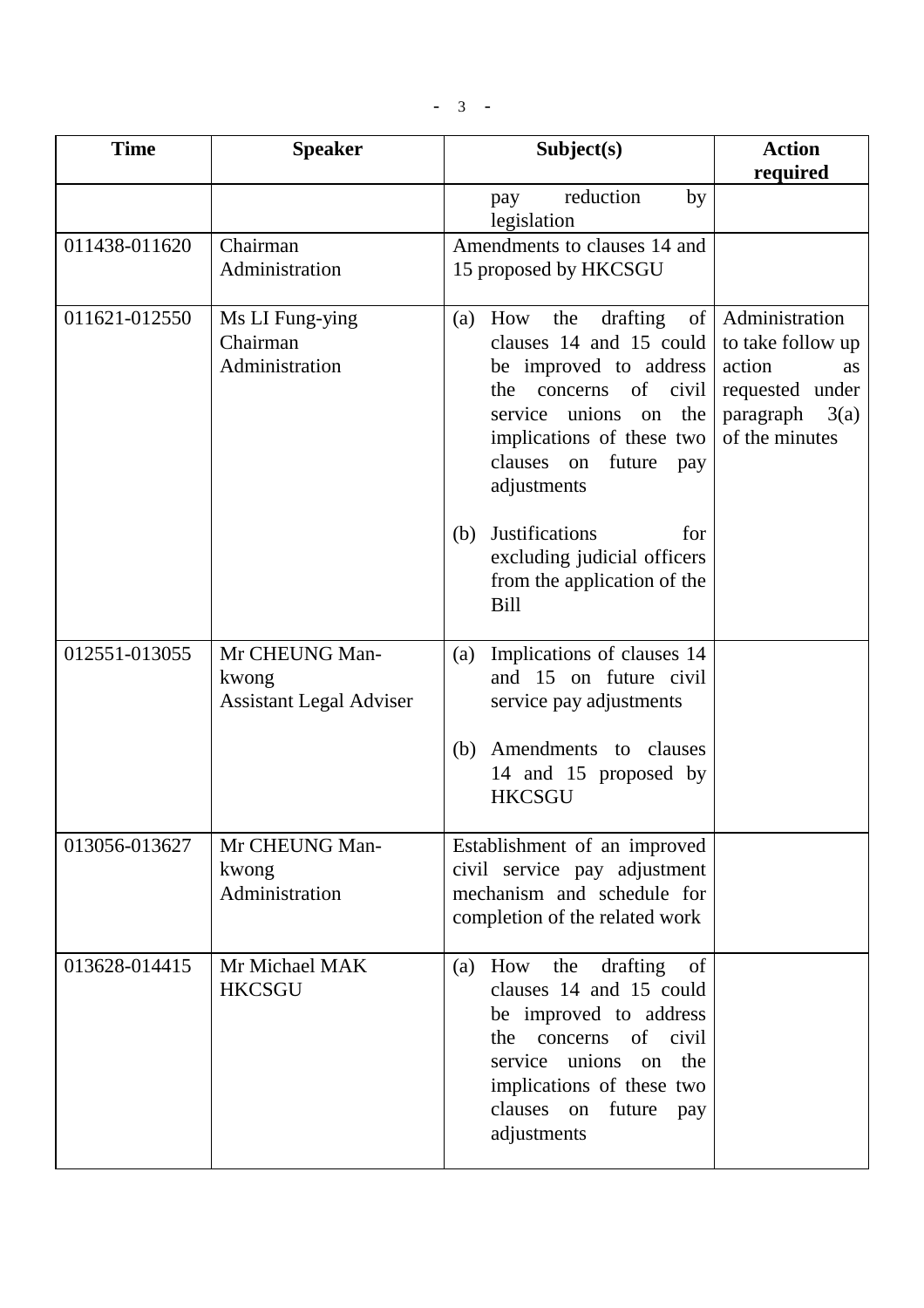$- 4 - -$ 

| <b>Time</b>   | <b>Speaker</b>                         | Subject(s)                                                                                                                                                                                                                                                                                                                                                                                                                                                                        | <b>Action</b>                                                                                                   |
|---------------|----------------------------------------|-----------------------------------------------------------------------------------------------------------------------------------------------------------------------------------------------------------------------------------------------------------------------------------------------------------------------------------------------------------------------------------------------------------------------------------------------------------------------------------|-----------------------------------------------------------------------------------------------------------------|
|               |                                        | of<br>Impacts<br>excluding<br>(b)<br>judicial officers from the<br>application of the Bill on<br>cooperation<br>between<br>judicial officers and other<br>civil servants<br>Alternative means to the<br>(c)<br>legislative<br>approach<br>to<br>implement civil service<br>pay adjustments                                                                                                                                                                                        | required                                                                                                        |
| 014416-015023 | Mr HUI Cheung-ching<br>Administration  | Implementation of future pay<br>adjustments for civil servants<br>who had been in service since<br>before 1 July 1997 under the<br>improved civil service pay<br>adjustment mechanism and the<br>number of civil servants under<br>this category                                                                                                                                                                                                                                  | Administration<br>to provide the<br>requested<br>information<br>under paragraph<br>3(c)<br>of<br>the<br>minutes |
| 015024-015655 | Ms Cyd HO<br>PCF(SS)<br>Administration | for<br>Need<br>timely<br>(a)<br>establishment<br>of<br>an<br>improved civil service pay<br>adjustment<br>mechanism<br>and<br>schedule<br>for<br>establishment of the<br>mechanism<br>(b) Protection afforded by the<br>Basic Law with regard to<br>the pay and fringe benefits<br>of civil servants to be<br>considered in terms<br>-of<br>purchasing power<br>in<br>addition to dollar value<br>$(c)$ Legal<br>implications<br>of<br>deleting clauses 14 and 15<br>from the Bill |                                                                                                                 |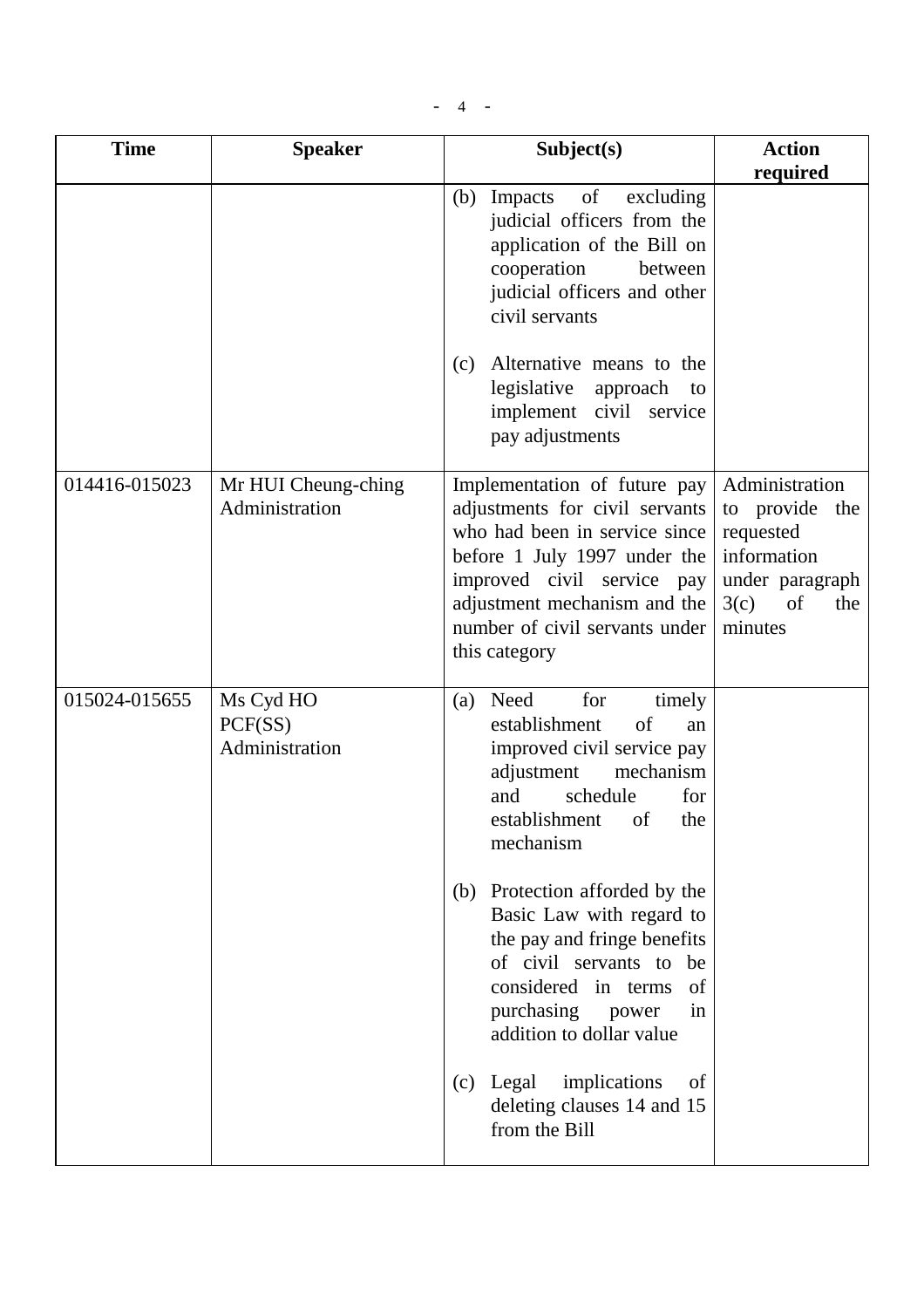$-5$  -

| <b>Time</b>   | <b>Speaker</b>             | Subject(s)                                                                                                                                                                                                                                                                                                                             | <b>Action</b>                                                                                                                |
|---------------|----------------------------|----------------------------------------------------------------------------------------------------------------------------------------------------------------------------------------------------------------------------------------------------------------------------------------------------------------------------------------|------------------------------------------------------------------------------------------------------------------------------|
| 015656-015720 | Ms Margaret NG             | Declared interest for having<br>provided legal advice to civil<br>service<br>unions<br>on<br>issues<br>involved in the Bill                                                                                                                                                                                                            | required                                                                                                                     |
| 015721-020008 | Ms Margaret NG<br>Chairman | Need for implementing<br>(a)<br>civil service pay reduction<br>by legislation<br>Implications<br>of<br>the<br>(b)<br>judgement by the Court of<br>First Instance on Cap. 574<br>civil<br>service<br>on<br>pay<br>adjustments                                                                                                           | Assistant<br>Legal<br>Adviser<br>5<br>to<br>provide<br>the<br>required<br>information<br>under paragraph<br>4 of the minutes |
| 020009-020303 | <b>HKCTU</b>               | Magnitude<br>of<br>(a)<br>pay<br>reduction under the Bill<br>Proposed<br>deletion<br>(b)<br>of<br>14<br>clause<br>address<br>to<br>concerns of civil service<br>unions on its implications<br>on future pay adjustments<br>Alternative means to the<br>(c)<br>legislative<br>approach to<br>implement civil service<br>pay adjustments |                                                                                                                              |
| 020304-020506 | PFC(SS)                    | Exclusion<br>of judicial<br>(a)<br>officers<br>from<br>the<br>application of the Bill and<br>impacts of the exclusion<br>on cooperation between<br>judicial officers and other<br>civil servants<br>Alternative means to the<br>(b)<br>legislative<br>approach to<br>implement civil service<br>pay adjustments                        |                                                                                                                              |